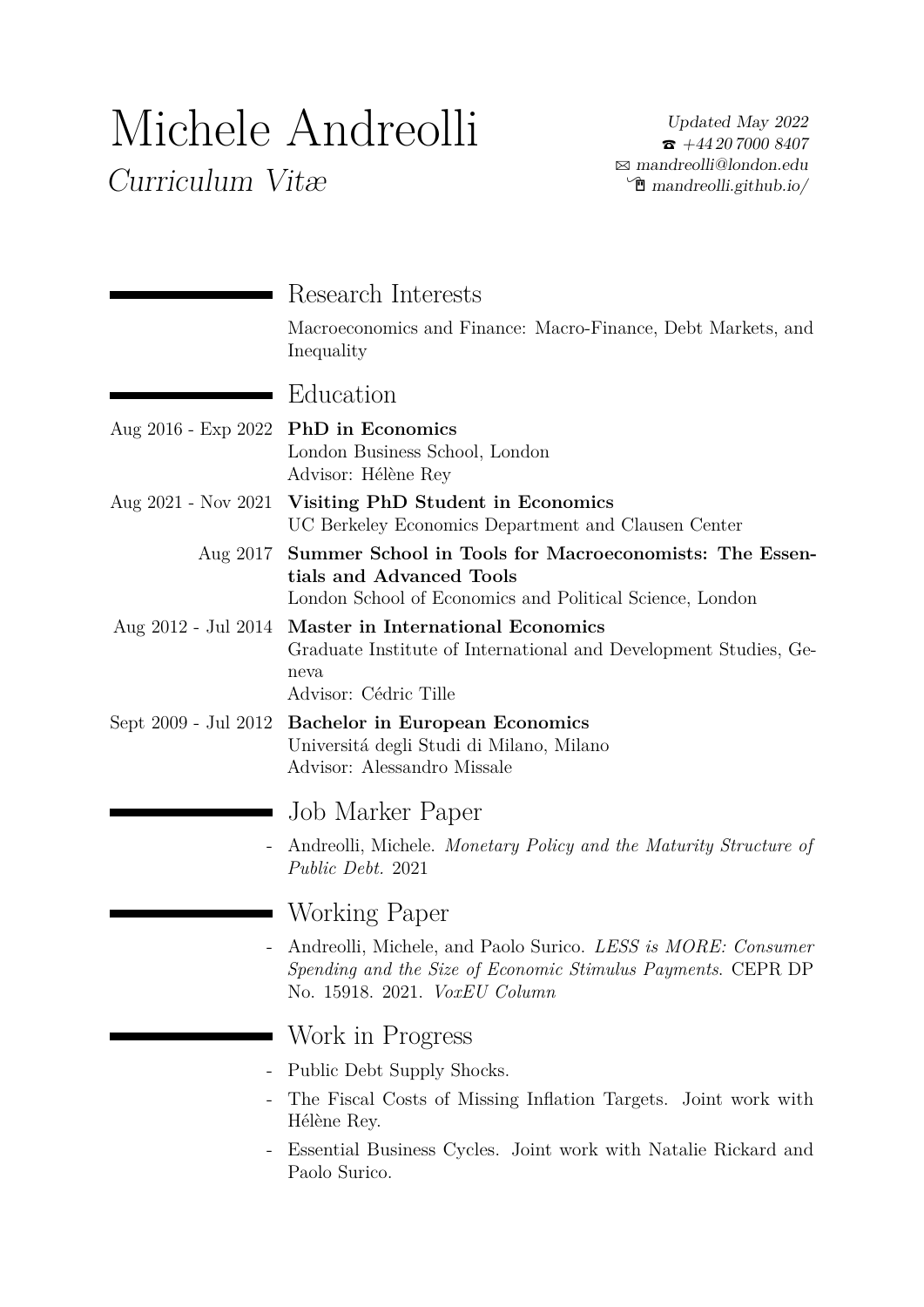- Preference Heterogeneity. Joint work with Francisco Gomes, Oksana Smirnova, and Paolo Surico.
- Uncertainty and Corporate Bond Issuance. Joint work with Elena Gerko and Hélène Rey

# Pre-PhD Working Papers

- Buffie, Edward F., Michele Andreolli, Bin Grace Li, and Luis-Felipe Zanna. *Macroeconomic Dimensions of Public-Private Partnerships*. International Monetary Fund working paper No. 16/78. 2016.
- Andreolli, Michele, and Aidar Abdychev. *Investing in Electricity, Growth, and Debt Sustainability: The Case of Lesotho*. International Monetary Fund working paper No.16/115. 2016.

## Other Publication

- Buffie, Edward F., Michele Andreolli, Bin Grace Li, and Luis-Felipe Zanna. *Hidden Value*[. Finance and Development, September 2016,](http://www.imf.org/external/pubs/ft/fandd/2016/09/pdf/buffie.pdf) [Vol. 53, No. 3](http://www.imf.org/external/pubs/ft/fandd/2016/09/pdf/buffie.pdf)

# Teaching Experience

- 2017/18, 2018/19, LBS. TA for PhD Macro II.
- 2019/20, 2020/21
	- 2019/20 LBS. TA for Master in Financial Analysis, World Economy (Macroeconomics).
		- 2015 IMF. Courses on semi-structural models for monetary policy to Central Bank of Rwanda and Uganda, co-instructor.
		- 2015 IMF. Course on DSGE models for fiscal policy to Central Bank and Ministry of Finance of Lesotho, main instructor.

# Work Experience

May 2019 -Nov 2019 **Bank of England, Research Hub**, London, UK *PhD Intern*

- Research on impact of uncertainty on corporate bond issuance

Jul 2014 - Jul 2016 **International Monetary Fund, Research Department**, Washington DC, USA

#### *Research Officer*

- Research on fiscal policy in low income countries with dynamic general equilibrium models
- Country applications of existing models to low income countries for fiscal policy, monetary policy, and external sustainability
- Teaching technical courses to central bank staff on DSGE models for fiscal policy and semi-structural models for monetary policy
- Jun 2013 Aug 2013 **European Commission, DG Markt**, Bruxelles, Belgium *Intern*